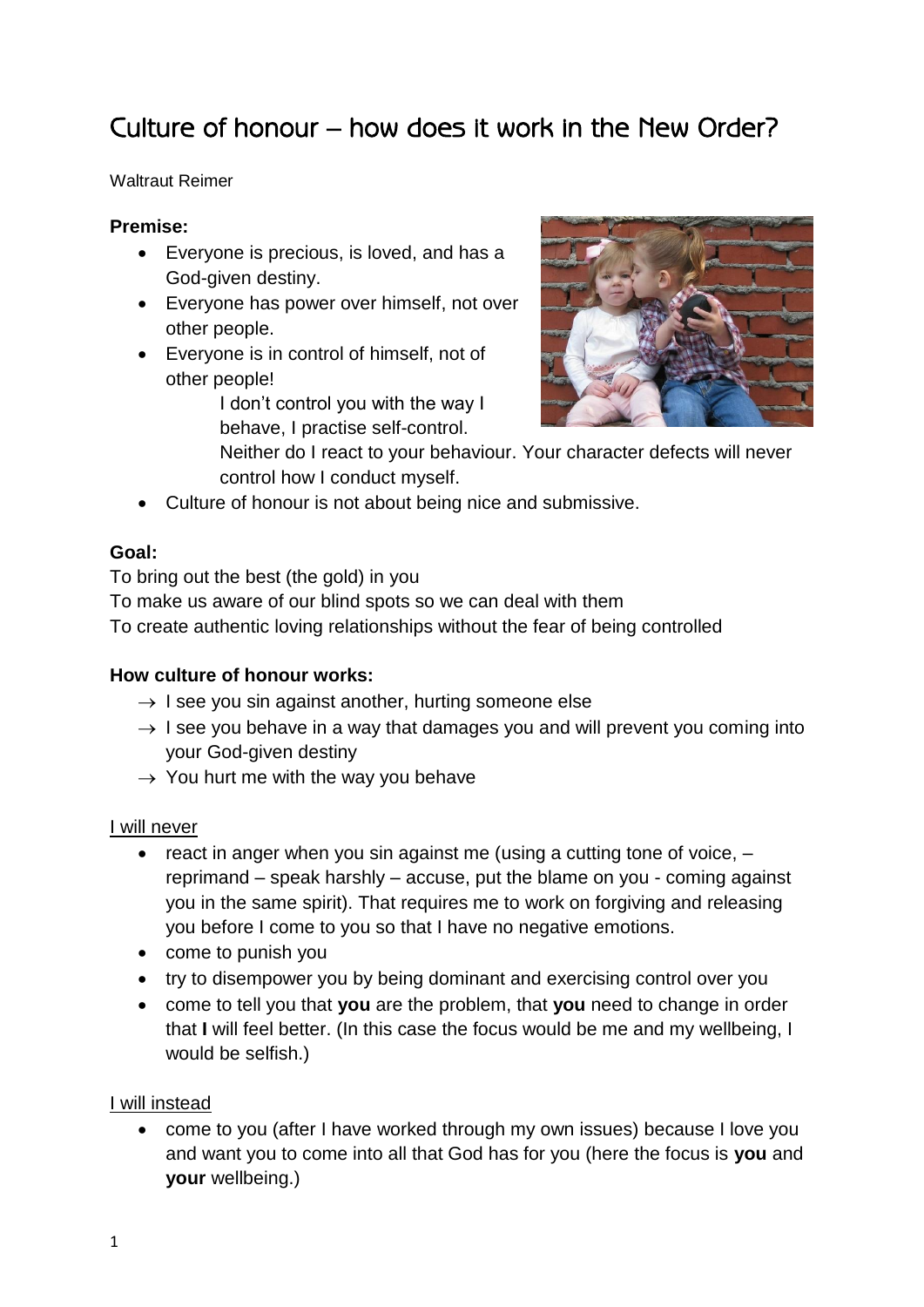come to bless and empower you through confrontation. (the basis for that kind of confrontation is that you will trust me, you will stay vulnerable while I tell you the truth – and vice versa – otherwise this does not work).

• come in the opposite spirit: love! You don't fear being controlled because you don't believe you can be. I can't *make* you do or feel anything; you are free and in control of yourself.

(Example: "Your tone of voice *makes me* angry..." "you *make me* feel cross when you do that" "You *never* listen to me, it *makes me* sick" – NO, you are in control of yourself and your reactions. I don't control your behaviour or feelings with what I do. It is your decision to be sick, angry or cross and you can do something about it! You are powerful and in control of yourself).

- be clear with you about the pain you caused me as a result of your choices (of behaviour, words, attitude etc.). While I do that I see you as precious and look for the gold.
- I will not come to you as the dominant one who will point out your problems, but I will come with questions that will confront you and help you to find the answers for yourself, questions that help you to look into your behaviour, reactions, attitudes, and motives (trading floors) and in the end bring out the best in you.

Bringing out the best in you requires that you clean up your mess, that you take responsibility for the effects of your choices of behaviour, speech, attitude etc.

• I will not reject you but honour you when your opinions are different from mine because of our different redemptive gifts and viewpoints. We will learn to celebrate each other's' differences.

This process does require trust and self-control, but in the end it will always help everyone.

#### It helps me...

- $\rightarrow$  if I still feel cross and don't even want to see the gold in you but want to cut you down to size to appear bigger myself – then I need help and healing myself.
- $\rightarrow$  if I am not willing to "die" for you, to forgive your wrongs, to come to a point where I see you the way God sees you, then I myself need help before I talk to you.

(What are my own root issues? Do I still have insecurities? Could it be that past rejections, abandonment issues, betrayals or previous wounding have not been worked through and are still influencing me? Which of my spirit- or soul- gates are still blocked by familiar spirits? Where do I still look for fulfilment from people instead from God – trading floors?)